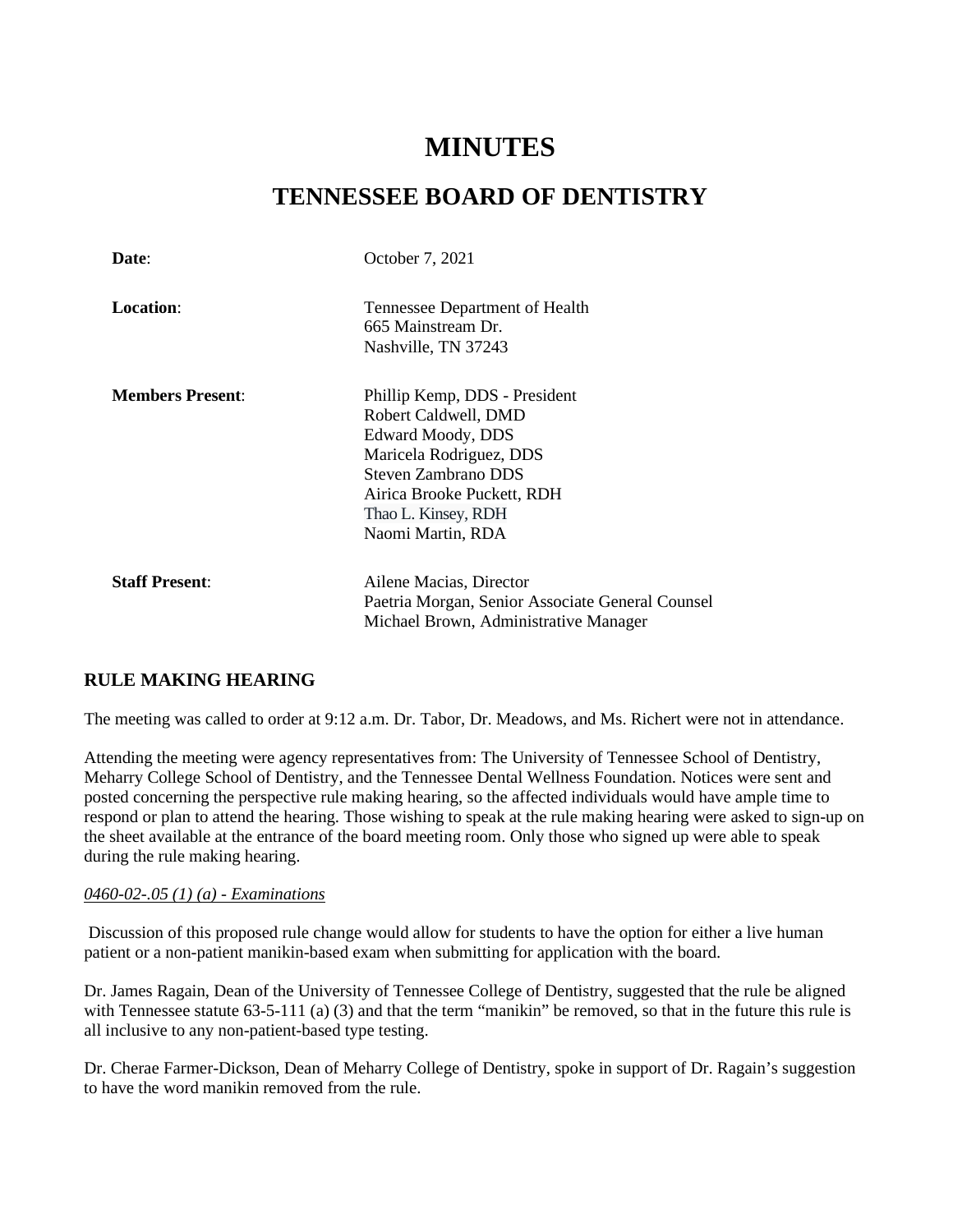After some discussion between Ms. Morgan and the board members regarding the statute already being law and trumping the rule, Ms. Puckett made a motion to have the term manikin removed from the rule and that the rule be aligned with the statute. After a roll call vote the motion carried. A second motion was needed to adopt the rule change, Dr. Zambrano made the motion which was seconded by Dr. Moody. Following a roll call vote this motion also carried.

#### *0460-01-.05 – Continuing Education and CPR*

The proposed rule change was discussed, stating rule would be amended to add the Tennessee Dental Wellness Foundation to the list of organizations that can sponsor or approve continuing education courses that would automatically be accepted by the board. This would automatically grant continuing education hours for those courses sponsored/taught by the foundation, without individual courses needing to be approved by the board before they are given.

Dr. David Sain, Executive Director Tennessee Dental Wellness Foundation, stated that they wanted to be able to sponsor board approved continuing education course for two reasons: 1) they wish for their clients to have more in depth knowledge than just addiction/prescription writing every 2 years so that they can control the curriculum and know what they are receiving; and 2) to make sure the Tennessee Wellness Foundations information is getting out in the public so that if dental professionals need the help they know where to go.

Dr. Moody made the motion to accept the proposed rule change, which was seconded by Ms. Kinsey. Following a roll call vote, this motion also carried.

#### *Rule 0460-02-.07 – Anesthesia and Sedation*

There were no public comments or questions regarding this rule change. The rule changes included a change to the rules to change written protocol requirements, as well as changing the training and operating team protocol requirements.

Ms. Martin made the motion to accept the rule changes as written. Ms. Kinsey seconded the proposed rule change. The motion carried following a roll call vote.

## **CONFLICT OF INTEREST**

The conflict-of-interest statement was reviewed by Ms. Morgan before the meeting was turned back over to Dr. Kemp.

The purpose of the meeting was to ratify new licenses, certifications, permits, courses, and programs submitted since the last meeting, as well as to discuss other time sensitive matters.

## **MINUTES**

- 1. *Board of Dentistry July 2021 Meeting Minutes* A motion was made by Ms. Puckett to accept the July 2021 Board Meeting minutes as written. The motion was seconded by Ms. Martin, and the motion carried.
- 2. *Board of Dentistry Anesthesia Committee September 2021* Ms. Kinsey made a motion to accept the minutes from the September 2021 Anesthesia Committee meeting. The motion was seconded by Ms. Puckett, and the motion carried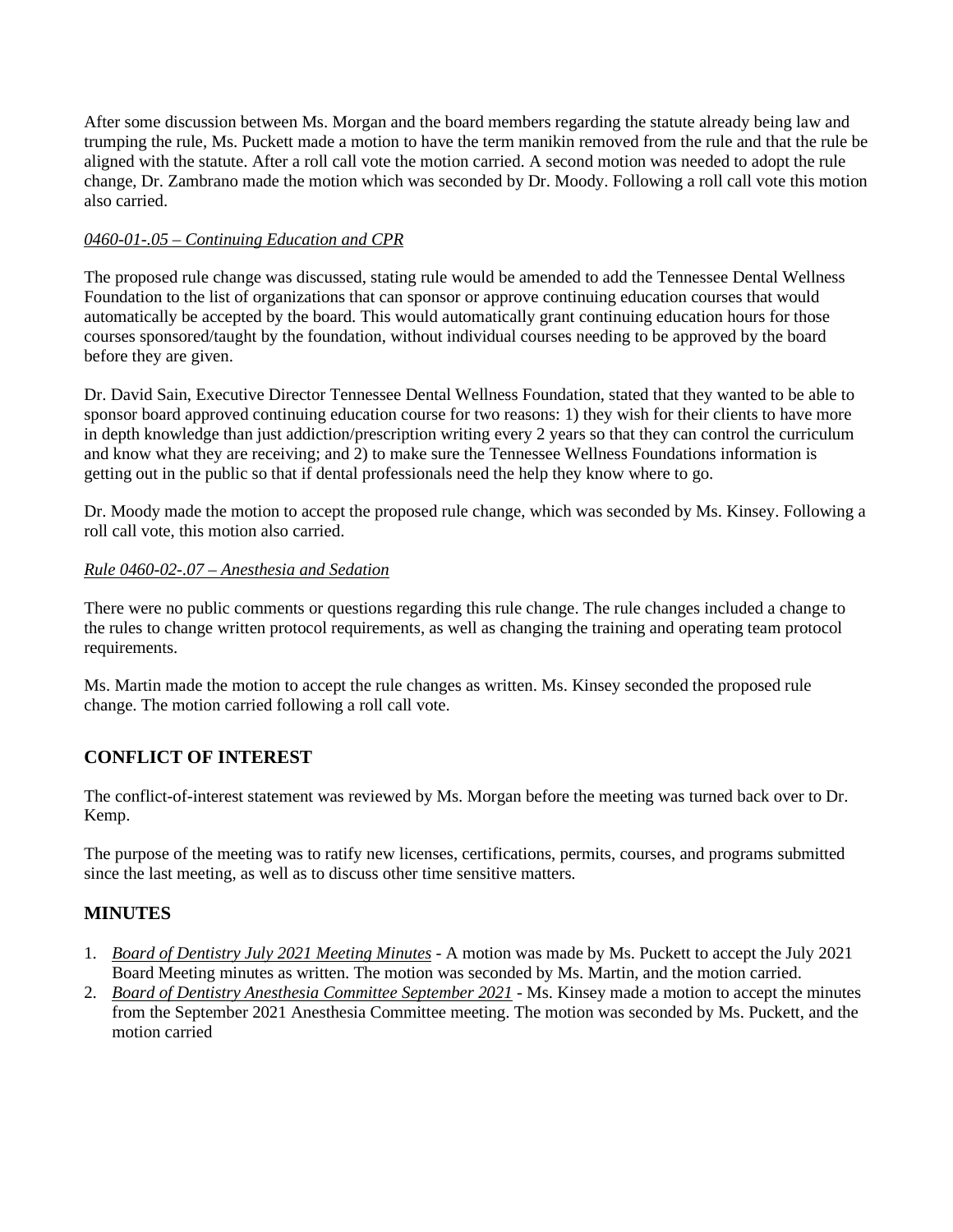## **INTERVIEWS / REQUESTS**

*Aldana, Claudia, DA* – Ms. Aldana came before the board due to the criminal history reported on her application for licensure. In 2013, Ms. Aldana was charged with felonies for conspiracy to receive forged treasury checks and theft of public money. As a result of this conviction, Ms. Aldana had to serve a sentence, was placed on probation, and is currently paying \$20,000,000.00 in restitution. She stated that she has served her time, completed the conditions of probation, and makes her monthly restitution payments. After some conversation between Ms. Morgan and the board members regarding the Fresh Start Act, Ms. Kinsey made the motion to grant the license without any contingencies. Dr. Zambrano seconded the motion, and the motion carried.

*Carroll, Danielle, DA* – Ms. Carroll came before the board concerning criminal history being reported on her licensure application. She discussed the excessive amounts of warrants between the years 2009-2011, while living in Washington state. Ms. Carroll stated since the incidents leading to the warrants, she has completed numerous educational courses such as anger management, and that she has not been in any kind of legal trouble since leaving the state of Washington. Ms. Kinsey made a motion to grant the license fully. Dr. Rodriguez seconded the motion, and the motion carried.

*Flint, Rakell, DA* – Ms. Flint came before the board concerning criminal history being reported on her initial licensure application. She reported previous narcotics charges, as well as charges for driving on a suspended license on multiple occasions. Ms. Flint states that she currently does not have a valid driver's license, although all her fines are paid off. She has been unable to reapply for her driver's license due to having open lawsuit against her stemming from a car accident. The settlement must be paid before the license can be obtained by Ms. Flint. She stated that she must continue to drive on a suspended license, due to the necessity of needing to get to work and back home. The board members were concerned that although Ms. Flint was not on criminal probation at this time, her continual driving on a suspended license could lead to additional criminal charges that would affect her dental assistant license, if it is granted. Ms. Puckett suggested that Ms. Flint find alternative means of transportation to get around, to avoid breaking the law by driving on a suspended license. Dr. Zambrano was concerned that if Ms. Flint continuously breaks the law for her driver's license, that she may have issues with abiding by the rules for her dental assisting license in the future. After some dialogue between Ms. Morgan and the board members of the options for their vote on whether to grant the approval or denial of Ms. Flint's license, in light of her admitting she would continue to drive on a suspended license. Dr. Moody suggested that the board hold Ms. Flint's application until she takes the necessary steps to obtain her driver's license, and then have the board consultant review her application again for approval. He stated granting a free and clear license would give the appearance that the board did not have a problem with her continuing to drive on a suspended license. Ms. Puckett made the motion to grant the license contingent upon Ms. Flint paying the settlement, obtaining a valid driver's license, and then have her application reviewed by the board consultant at that time. Dr. Zambrano seconded the motion, and the motion carried.

*Olney, Courtenay Sr. DS* - Dr. Olney came before the board due to his National Provider Data Bank report showing a \$75,000 settlement. Dr. Olney stated that they decided to settle rather than go back to court. He stated he treated the patient, then informed them to be in contact if he needed anything looked over or there were any issues. The patient never reached back out to Dr. Olney about any concerns after treatment. Ms. Kinsey made a motion to grant the license. Dr. Rodriguez seconded the motion, and the motion carried.

*Vaughn, Gracie, DA* - Ms. Vaughn was not in attendance when her name was called during the meeting.

## **RATIFICATION**

*New licenses, reinstatements/reactivations, and retirements* - Ms. Puckett made a motion to approve all new licenses, reinstatements/reactivations, and retirements. Dr. Rodriguez seconded the motion, and the motion carried.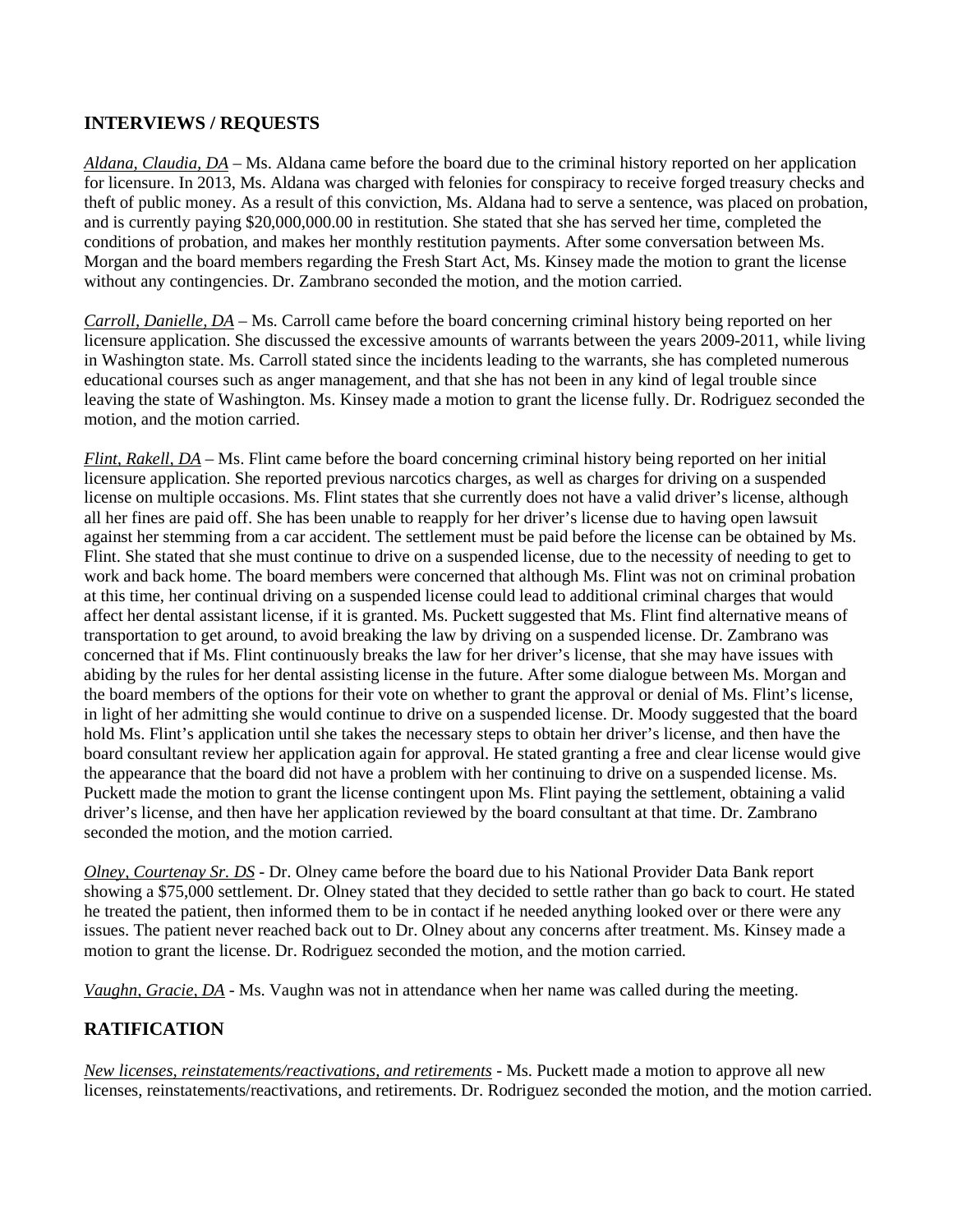*Specialties, certifications and permits* - Ms. Puckett made a motion to approve all new specialties, certifications, and permits. Ms. Kinsey seconded the motion, and the motion carried.

*Administrative revocations* - Ms. Kinsey made a motion to approve all administrative revocations. Ms. Puckett seconded the motion, and the motion carried

#### **APPROVAL OR DENIAL OF WAIVERS AND EXEMPTIONS**

Ms. Puckett made a motion to approve the following waivers:

- 1. McSwain, Desiree RDA (CE audit)
- 2. Pelot III, Rebuen DDS (CE audit)
- 3. West, Brian DMD (Sedation audit)

Ms. Kinsey seconded the motion, and the motion carried.

#### **APPROVAL OR DENIAL OF CONTINUING EDUCATION, CPR COURSES AND/OR COURSES SUBMITTED BY INDIVIDUALS**

Ms. Puckett made the motion to approve the following courses:

- 1. "Scheduling Institute: New Patient Experience"- individual CE credit
- 2. "Advanced Hygiene Concepts"- Individual CE credit
- 3. Baird Dental Business Concepts- "Dealing with Difficult People in A Professional Setting"

Ms. Kinsey seconded the motion, and the motion carried.

#### **DENTAL ASSISTING PROGRAM**

Ms. Kinsey made the motion to approve the following programs:

- 1. Tennessee College of Applied Technology at Dickson
- 2. Tennessee College of Applied Technology at Pulaski

Dr. Rodriguez seconded the motion, and the motion carried.

## **PROGRAMS AND CERTIFICATION COURSES**

- *1. Administering and Monitoring Nitrous Oxide* Ms. Puckett made a motion to approve the following courses:
	- a. Basic Dentistry Done Better
	- b. Interfaith Dental
	- c. Nitrous Oxide Administration & Monitoring Certification Program
	- d. Remington College- Dental Hygiene
	- e. Roane State Community College
	- f. University of Tennessee College of Dentistry

Dr. Caldwell seconded the motion, and the motion carried.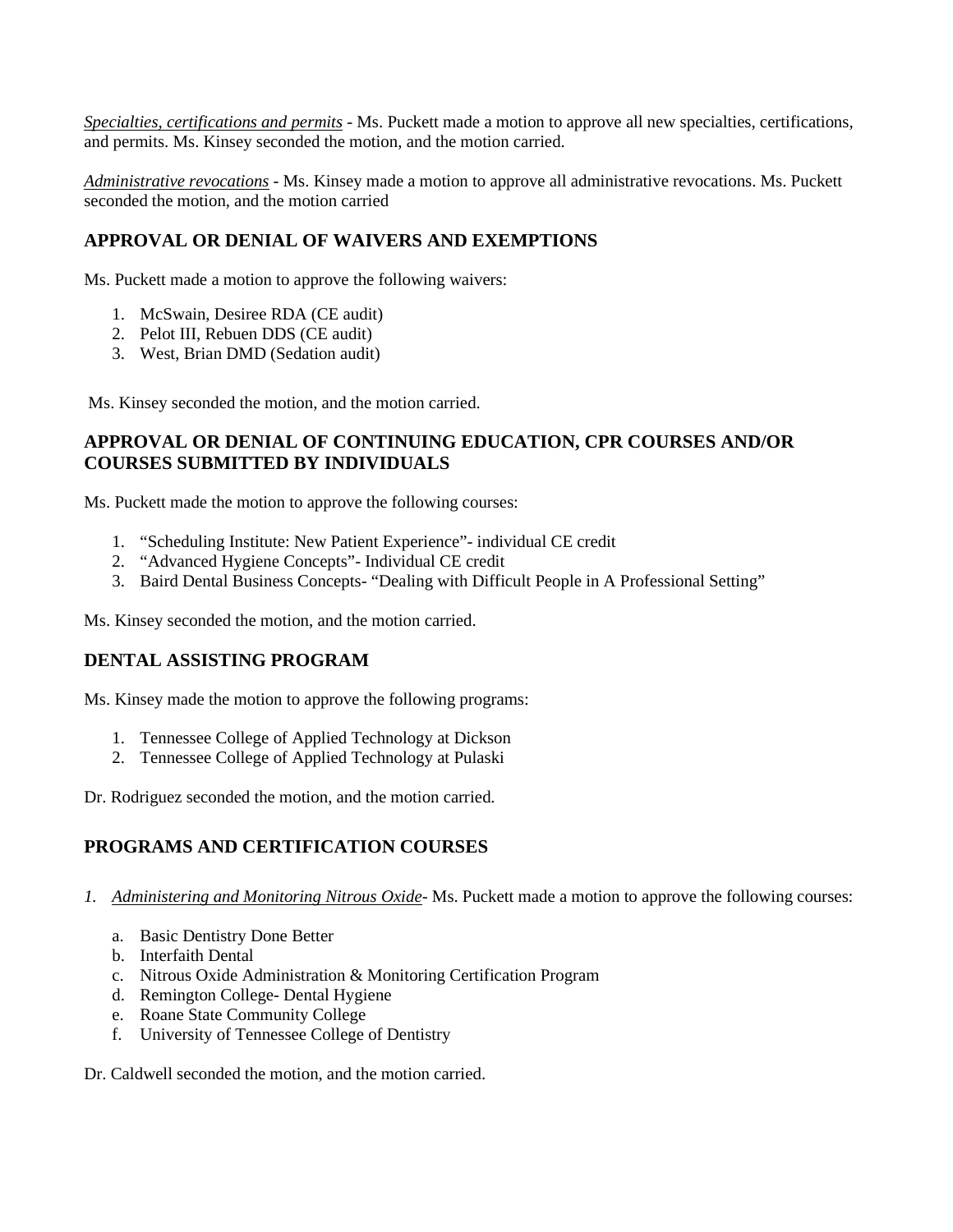- *2. Coronal Polishing***-** Ms. Martin made a motion to approve the following courses:
	- a. Basic Dentistry Done Better
	- b. Coronal Polishing Certification Program
	- c. Dental Staff School- Knoxville
	- d. Interfaith Dental's Interfaith Education Center for Community Dental Care
	- e. Tennessee College of Applied Technology- Knoxville

Ms. Kinsey seconded the motion, and the motion carried.

- *3. Dental Radiology* **-** Ms. Puckett made a motion to approve the following courses:
	- a. Basic Dentistry Done Better
	- b. Bob Dalsania, DDS Family & Cosmetic Dentistry
	- c. Dental Radiology Certification Program
	- d. Interfaith Dental's Interfaith Education Center for Community Dental Care
	- e. Tennessee College of Applied Technology- Knoxville
	- f. University of Tennessee College of Dentistry

Dr. Moody seconded the motion, and the motion carried.

- *4. Sealant Application* **-** Ms. Kinsey made a motion to approve the following courses:
	- a. Basic Dentistry Done Better
	- b. Cumberland Academy of Dental Assisting, PLLC
	- c. Dental Staff School- Knoxville
	- d. Interfaith Dental's Interfaith Education Center for Community Dental Care
	- e. Sealant Application Certification Program
	- f. Tennessee College of Applied Technology- Knoxville

Dr. Zambrano seconded the motion, and the motion carried.

- *5. Nitrous Oxide Monitoring Course* Ms. Puckett made a motion to approve the following courses:
	- a. Basic Dentistry Done Better
	- b. Cumberland Academy of Dental Assisting, PLLC
	- c. Dental Staff School Knoxville
	- d. Interfaith Dental's Interfaith Education Center for Community Dental Care
	- e. Lincoln Memorial University College of Dental Medicine
	- f. Nitrous Oxide Monitoring Certification Program
	- g. Tennessee College of Applied Technology- Knoxville
	- h. University of Tennessee College of Dentistry

Dr Rodriguez seconded the motion, and the motion carried.

## **EQUIVALENCY OF COURSES**

*1. Administering and Monitoring Nitrous Oxide* **-** Ms. Puckett made the motion to approve the following equivalency courses: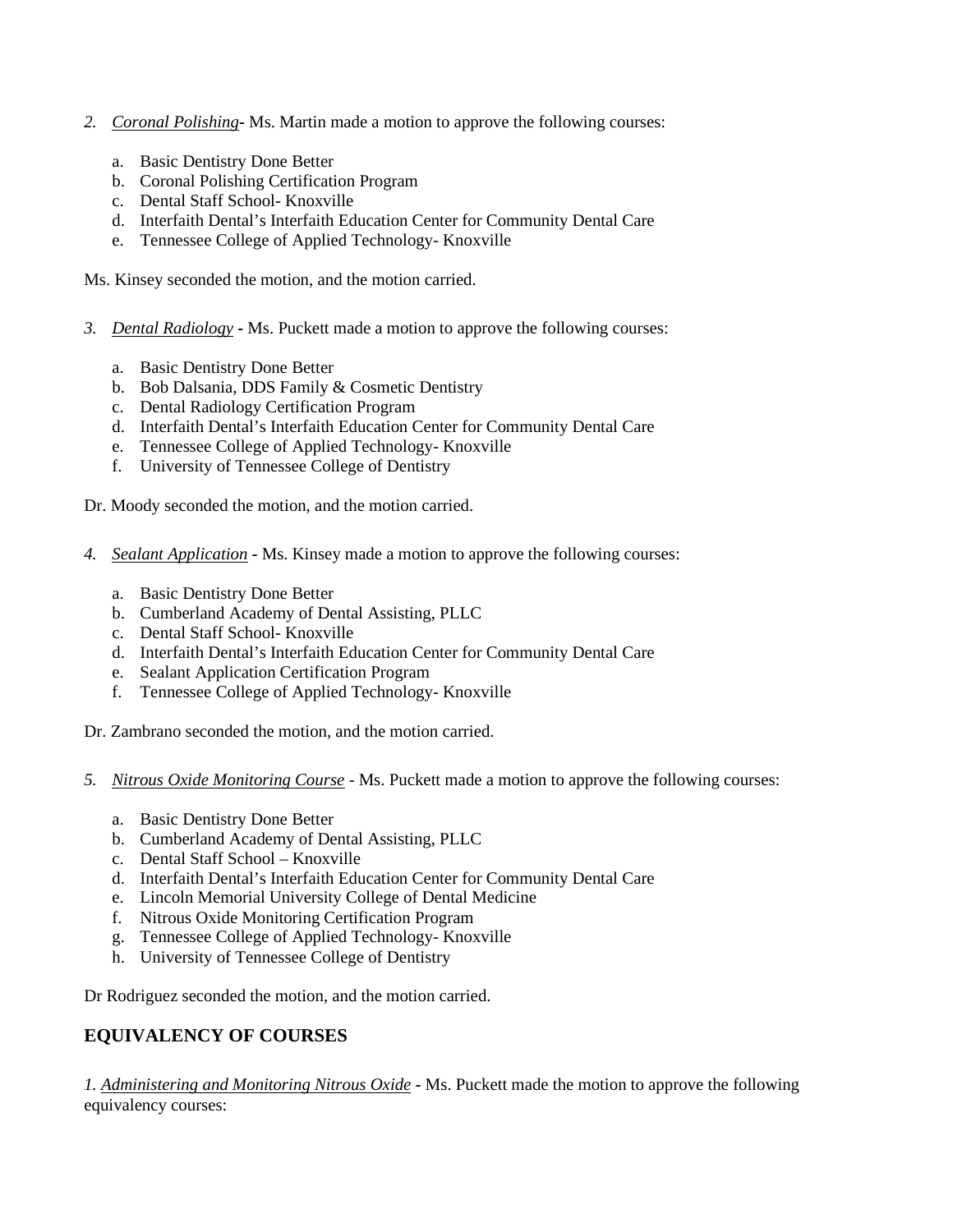- a. Anderson, Caitlyn- Western Kentucky University
- b. Beam, Amy- University of Colorado
- c. Black, Sara- Utah College
- d. Botens, Jessica- SUNY Orange County Community College
- e. Caldwell, Nicole- Taft College
- f. Cary, Adriana- Northern Virginia Community College
- g. Cree, Jennifer- Portland Community College
- h. Deloney, Ashlee- Allegany College of Maryland
- i. Fesler, Shelly- Loma Linda University
- j. Honaker, Randi- Wytheville Community College
- k. Jennings, Laura- Old Dominion University
- l. Johnson, McKenzie- Louisiana State University
- m. Kentfield, Danelle- Pierce College
- n. Kostrzewski, Kaitlin- Minnesota State University
- o. LeFant, Mackenzie- Concorde Career College, Colorado
- p. Lords, Brooke- Fortis College
- q. Lowe, Tricia- Minnesota State University
- r. Mauvais, Alyssa- Eastern Washington University
- s. Mendez-Juarez, Guadalupe- Iowa Western Community College
- t. Napper, Amber- Bluegrass Comm and Tech College
- u. O'Donnell, Erin- Southern Illinois University
- v. Sadler, Mia- Western Kentucky University
- w. Saltsgaver, Miranda- Southern Illinois University
- x. Schultz, Camille- New Mexico State
- y. Schultz, Courtney- New Mexico State
- z. Smith, Nancy- University of Missouri- Kansas City
- aa. Vaught, Jessica- Western Kentucky University
- bb. Whann, Morgan- Lakeland College

Ms. Martin seconded the motion, and the motion carried.

- *2. Radiology* **-** Ms. Puckett made the motion to approve the below equivalency courses:
	- a. Adams, Amanda- The Medical Institute of Kentucky
	- b. Allen, Serna- Asheville Buncombe Technical Community College
	- c. Carter, Morgan- The Medical Institute of Kentucky
	- d. Poplin, April- The Medical Institute of Kentucky

Dr. Rodriguez seconded the motion, and the motion carried.

- *3. Sealant Application* **-** Ms. Puckett made the motion to approve the below equivalency course:
	- a. Wagnon, Melissa- Carrington College
- Ms. Kinsey seconded the motion, and the motion carried.

*4. Multiple Courses* **-** Ms. Puckett made the motion to approve the below equivalency courses:

- a. Wagnon, Melissa- Carrington College- Rad-CP
- Ms. Martin seconded the motion, and the motion carried.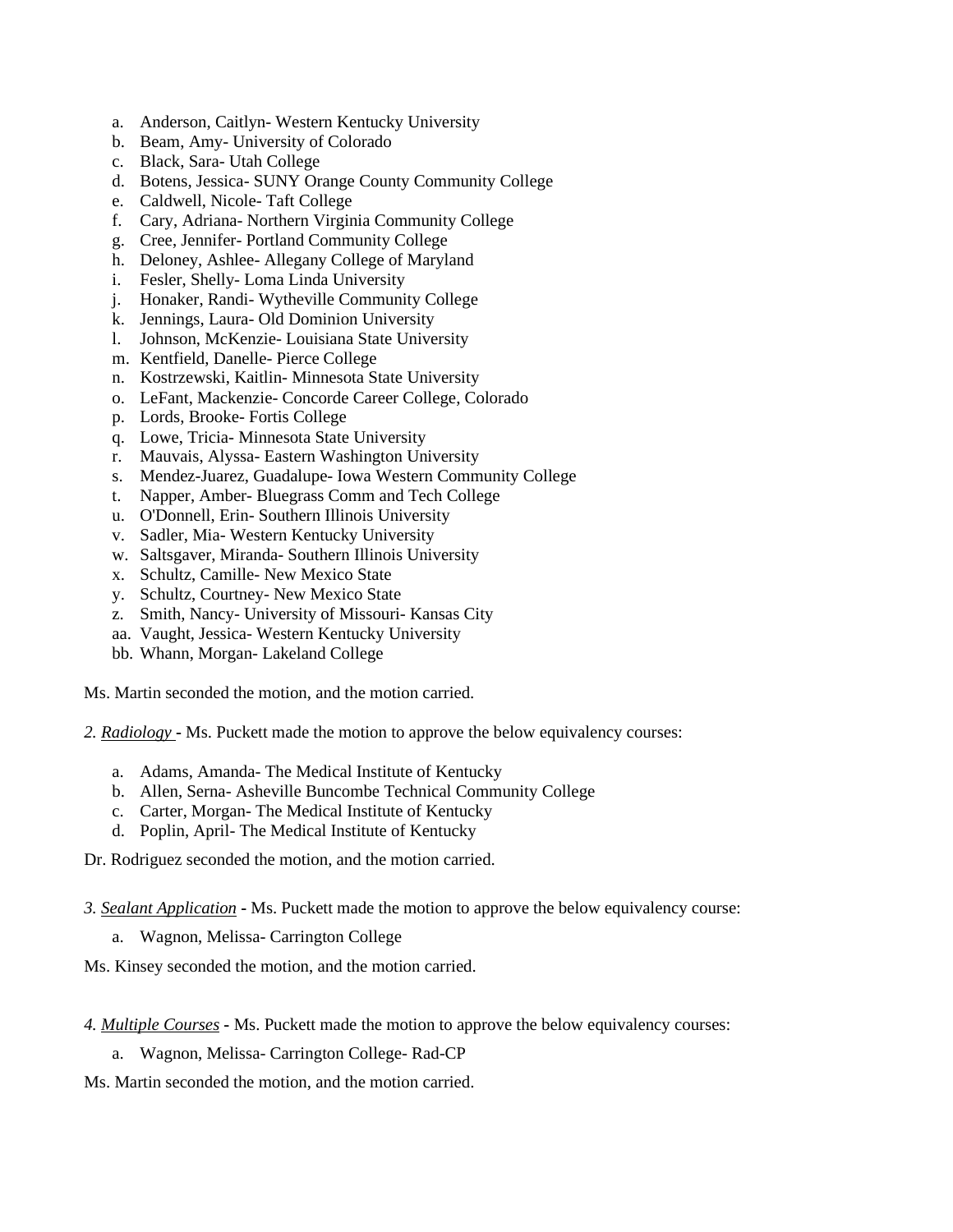*5. Denied* **-** Dr. Caldwell made the motion to deny the below equivalency courses:

- a. Flanagan Amanda- UT Memphis- Prosthetic Functions
- b. Layton, Kimberly- UT Memphis- Coronal Polishing
- c. Williams, Whitney- UT Memphis- NOM, Sealants

Dr. Rodriguez seconded the motion, and the motion carried.

#### **CORRESPONDENCE**

No action needed; documents were uploaded just for the board members to review.

- 1. **From Associations** 
	- a. American Association of Orthodontists
	- b. American Tele Dentistry Association
- 2. **From Accreditation and Testing Agencies**
	- a. The CRDTS Report

## **REPORTS**

*Executive Directors Report* - Ms. Macias gave the board the 2022 tentative meeting dates: January 6-7, April 7-8, July14 -15, and October 14 -15, which are subject to change. Since January, the board has received initial applications for: 266 dentists, 311 dental hygienists, 1, 224 dental assistants, and 68 for facilities. The total number of licenses issued to date were: 251 for dentists, 298 for dental hygienists, 1,117 dental assistants, and 64 facility permits.

*Office of Investigations Report* - Courtney Lilly gave the OGC report. There are currently 104 dental professionals (Dentists:33, Hygienists: 7, Dental Assistants: 64) being monitored by the investigations team. There are currently 192 open complaints being reviewed or investigated at this time.

*OGC Report* – Ms. Morgan informed the board that two consent orders would be presented during the meeting for their review. There were 21 open cases with the office at this time. Ms. Morgan reminded the board members that there would be a contested case on the docket for the meetings second day. On July 18, 2021 rules for Registered Dental Hygienist Prescriptive Authority Certification went into effect, the educational limited license no longer required a dentist to have a license for a year or more in another state, and Dental Anesthesiology became a recognized specialty that could be added to a dentist license.

*Financial Report* - Matthew McSpadden joined the meeting to give the financial report. He gave the preliminary report for the 2021 fiscal year. There were no questions from the board at that time regarding the report given. Dr. Kemp asked a question regarding the changing of fees which was voted on at the July Board Meeting, to which Mr. McSpadden stated there was no update at this time so keep things as is.

*Tennessee Dental Wellness Foundation Update* - Dr. Sain joined to give an update on the Wellness Foundation. He informed the board that the Wellness Foundation was having a retreat that upcoming weekend and they had just finished being audited by the State of Tennessee. Currently the Wellness Foundation has 53 active clients, and who met personally in their office, with 13 of those patients seen during the last quarter. Dr. Sain stated that there were only 2 facilities in the area to treat patients, and he believes that a third option for referrals is needed to treat the dental professionals. Dr. Sain also informed the board that a revised grant requesting an additional \$75,000 for foundation, would be submitted shortly to the board office for consideration. The board wanted to make a motion to approve the request revision brough to them by Dr. Sain, but after some discussion with Ms.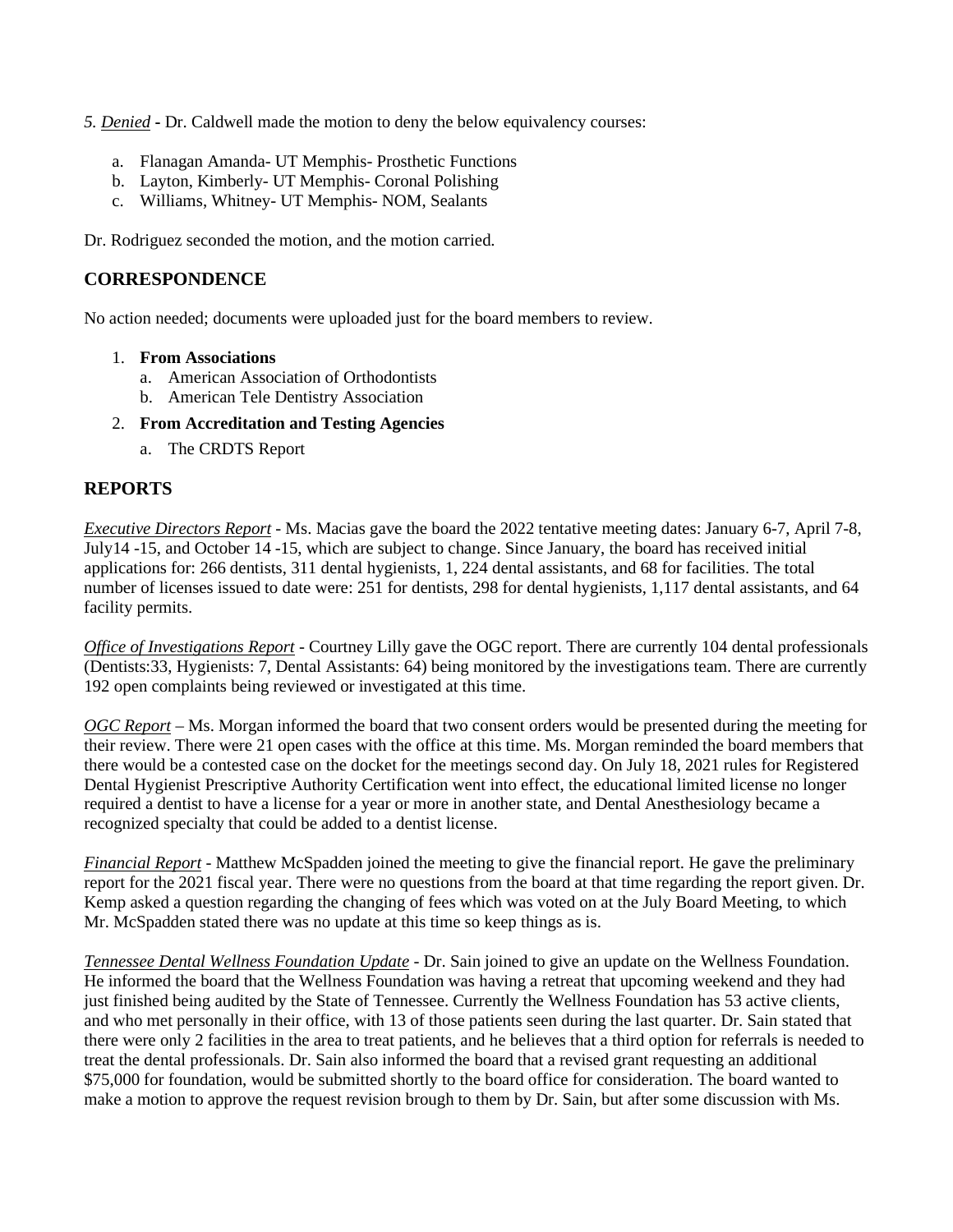Morgan it was decided that additional information was needed since Ms. Morgan does not handle any grants and this would have to go through the appropriate channels. Dr. Sain came back and clarified that this was just an amendment to an already submitted grant approval. Ms. Puckett made the motion to amend the proposal. Ms. Martin seconded the motion, and the motion carried.

#### *Update from Schools of Dentistry*–

*UT School of Dentistry* – Dr. Ragain came to give the schools report. He stated that at that time the school was able to go back to being a full-time dental clinic. At the time of the meeting there was no report of any known COVID cases within the program. Dr. Cosby has been named chair of the school's Endodontics program and they are currently searching for chairs for the Pediatric & Orthodontic program. Currently there are 399 students enrolled in their dentist program, and 62 students in the Bachelor of Science for their Dental Hygiene program. There were 521 students total, including those in their residency programs. The school is still doing full PPE currently. Dr. McKinney came to give the update for the expand functions program, and he reported that all classes for 2021 have been filled. Due to the pandemic, they are sticking with smaller class sizes, but are making up for it by offering additional sessions throughout the year. For 2020, there were 3 restorative classes and 1 prosthetic course, but 2021 they increased their course offerings to having 6 restorative courses and 3 prosthetic courses. Due to smaller class size the students were able to complete more restorations and had more one-on-one time with the instructors. Dr. McKinney reported that their expanded functions courses are currently booked through July 2022. A location has been secured on the campus of UT Knoxville for the school to teach the class restorative functions class off site for the first time beginning in 2022, and they are waiting to hear back from UT-Chattanooga in hopes of teaching a course there as well.

*Meharry School of Dentistry* – Dr. Farmer-Dickson came to give the schools update. Their first group of students for their foreign trained dentist program started back in July. Total enrollment is currently 267 students, with 58% of the students being female and 42% being male. There are 62 new students in the school's first-year program. The school has partnered with the Shelbyville community to provide dental services in their area twice a month, due to the lack of providers in the area. All students, faculty, and staff are currently fully vaccinated. Dr. Gray came to give an update on the school's auxiliary programs, they are wrapping up there second restorative course for the year and all 26 students are on course to graduate. Also informed the board that all 35 students from the summer class have graduated. The course has moved to one full day (Saturday) as virtual only due to the pandemic.

*CE Broker update* **-** A few more people are starting to use the service and they have 410 active courses for licensees to take.

## **OTHER BUSINESS, RULE CHANGES AND/OR POLICY CHANGES**

Ms. Morgan read the rules for the record regarding the rotating member to be added to the Anesthesia Committee. After some discussion between the board members, Ms. Puckett made the motion for Dr. Caldwell to serve as the rotating board member on the committee. Dr. Rodriguez seconded the motion, and the motion carried.

Ms. Morgan brought up the process/use of screening panels to the board members regarding disciplinary action and board orders. It was discussed among the board members that the use of screening panels would likely reduce the number of contested cases. There were four contested cases to be brough up for the January 2022 board meeting, which could cause a time constraint issue for that meeting date. The board members agreed that the use of screening panels could allow for fewer contested case hearings in the future.

Dr. Moody spoke regarding the Specialty Committee being dissolved since Dr. Travis has finished his term serving on the board, leaving Dr. Moody as the only remaining committee member. Dr. Moody stated he would handle getting the verbiage together for the board members regarding the two new recognized dental specialties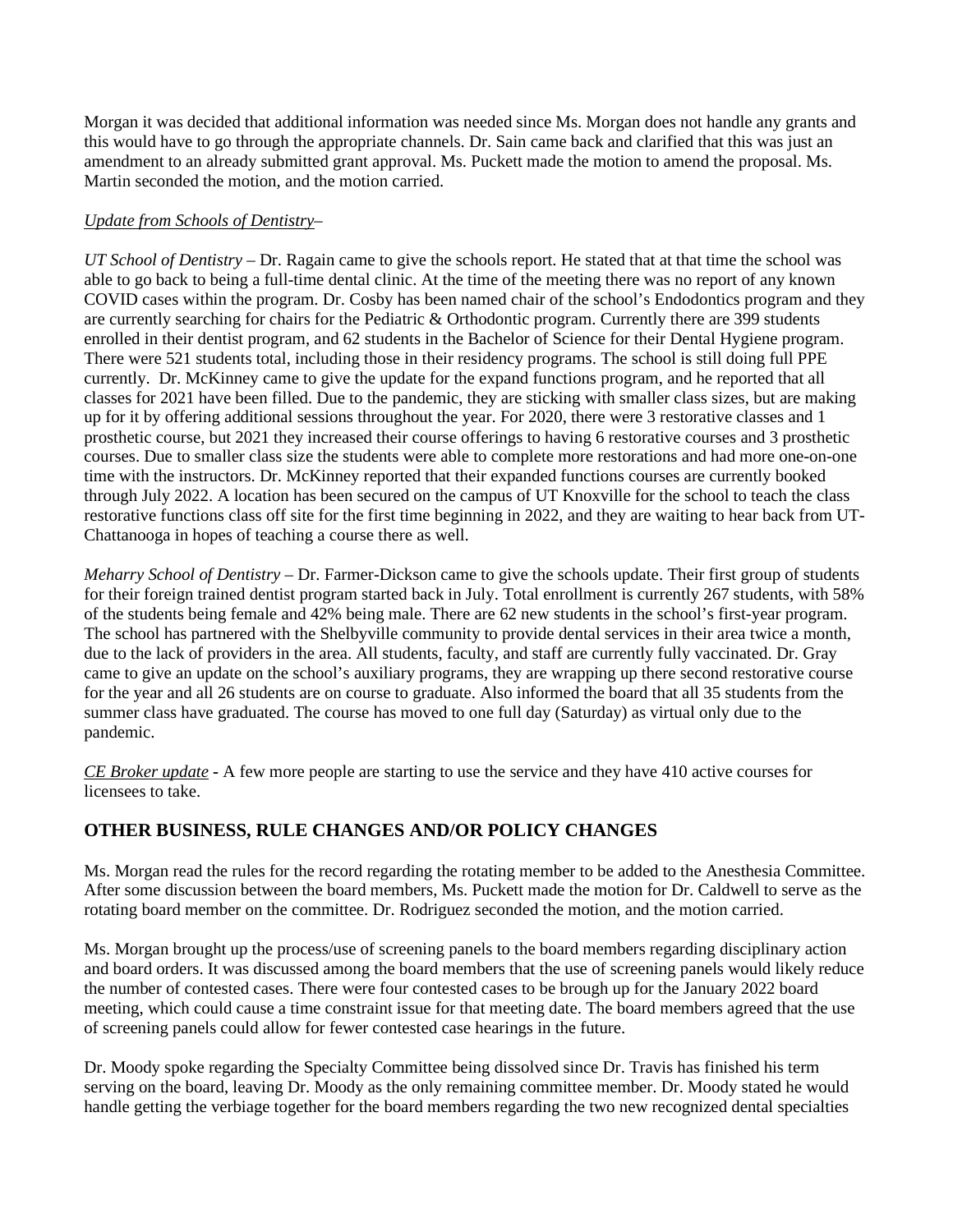and a committee would not be needed. Dr. Zambrano made a motion to dissolve the specialty committee. Ms. Martin seconded the motion, and the motion carried.

## **COMMITTEE AND TASKFORCE UPDATES**

*Anesthesia Committee Recommendation* - Ms. Morgan advised the board to review rule 0460-02-.07, regarding the committee's recommendation. Ms. Morgan also informed the board members that there were some individuals in attendance at the meeting who wished to speak concerning the committee recommendation. She clarified that the board members were there to decide if the rule in question is clear as written, or whether they felt the rule needed to be amended to provide clarification, which would require a rule making hearing. Ms. Tausha Alexander from the Tennessee Association for CRNA's came forward to present some information regarding the CRNA's role within the rule in question. Dr. Zambrano asked that in hospital settings doesn't the physician take the supervisory role over the CRNA, to which Ms. Alexander stated they work hand in hand together according to the rules. Dr. Zambrano stated that more dentists are looking into anesthesia as they are having to more frequently sedate the pediatric population during treatment, and he was unsure of the qualifications of a CRNA to do that. Ms. Alexander stated that the CRNA's are trained specifically for sedation, and that is what they do in their profession daily. She stated that safety is the highest priority in their profession. Ms. Alexander stated that it was the association's recommendation to keep the rules written as is.

Dr. Matt Yezerski, a Tennessee Dental Anesthesiologist, expressed his concern to the board that he was not able to attend the committee meeting in order to participate in this conversation leading to their recommendation. He stated that he would have liked to have been able to address the committee on the issue before any suggestions were made to the board members regarding CRNA usage in the dental office by dentists with a sedation permit. He feels like safety is their number one priority. Dr. Yezerski also stated there are models in place in other types of settings that could make better use of the CRNA's in a dental office effectively. Ms. Morgan pointed out that the committee did not have a physical quorum at the last meeting due to the numbers being adjusted with the new laws and the committee members not being in place. Dr. Yezerski expressed how happy he was to have his specialty application ratified for Dental Anesthesiology to be added to his license. Ms. Puckett made a motion to table this discussion until the next meeting. Dr. Rodriguez seconded the motion, and the motion carried.

## **AGREED CITATIONS**

#### *Continuing Education*

Ms. Puckett made the motion to approve following:

- 1. Beachy, Hannah RDA
- 2. Case, Mercedez RDA
- 3. Childers, David DDS
- 4. Clark, Miranda RDA
- 5. Crutcher, Jacquelyn RDA
- 6. Dagley, Meghan RDA
- 7. Fusner, Ashley RDH
- 8. Humphrey-Bone, Karen
- 9. Lakin, Leandra RDA
- 10. Lindley, Kashaundra RDH
- 11. Marandi, Nadia RDH
- 12. Perez, Evelyn RDA
- 13. Pickard, Donna RDH
- 14. Sampson, Debra RDA
- 15. Sewell, Whitney RDA
- 16. Sneed, Alisha RDA
- 17. Stowers, Kristin RDH
- 18. Thom, Michelle RDA
- 19. Walsh, Melissa RDA
- 20. Williams, Courtney RDH
- 21. Wood, April RDA

Ms. Martin seconded the motion, and the motion carried.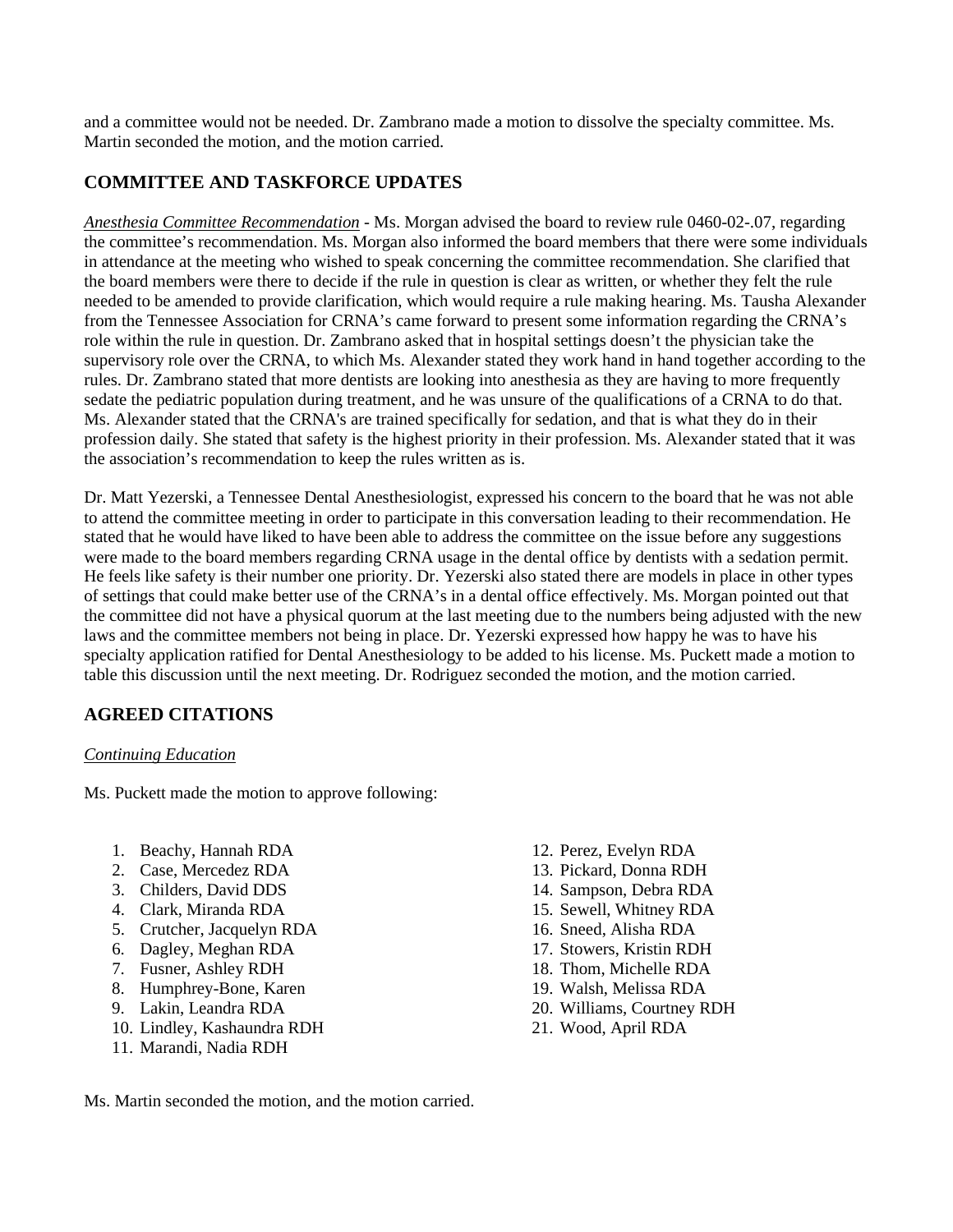#### *Lapsed Licenses*

Ms. Martin made the motion to approve the following lapsed license citations:

- 1. Holbrooks, Sherry RDA
- 2. Kraus, Katherine RDA

Ms. Puckett seconded the motion, and the motion carried.

## **CONSENT ORDERS / AGREED ORDERS**

- 1. *Johnson, Jennifer DDS* Dr. Caldwell was to be recused from hearing this order. Ms. Morgan went over the rules that were violated and the fines that Ms. Johnson was to pay. Ms. Johnson's statement was read to the board, and it was clarified that she did sign the consent order. Ms. Puckett made the motion to approve the consent order. Dr. Rodriguez seconded the motion, and the motion carried.
- 2. *Parsons, Buckie DDS* Dr. Moody was to be recused from the review and on the record, Ms. Puckett recused herself as well. Ms. Morgan read the violations of rules along with what was needed to be completed by Dr. Parson. Dr. Zambrano made a motion to approve the signed consent order. Ms. Martin seconded the motion, and the motion carried.

## **PUBLIC COMMENTS/ Q&A OPPORTUNITY**

1. *Brett, Tennessee Dental Association* – came to thank Dr. Kemp and Ms. Macias for speaking at the TDA Annual Meeting over the summer. He stated the Q&A session was very well received by the attendees.

The meeting was adjourned at 2:41 p.m.

#### **October 8, 2021**

#### **CONTESTED CASE HEARING**

Members Present: Dr. Zambrano, Dr. Rodriguez, Ms. Kinsey, Ms. Martin, Dr. Caldwell, and Dr. Kemp. Staff Present: Ms. Paetria Morgan; Senior General Counsel, Ms. Ailene Macias; Board Director, Richard Mural; Administrative Judge

The contested case hearing was called to order at 9:03 a.m.

Dr. Eric Hall requested to file a motion for an extension, due to not having legal counsel present at the hearing. Dr. Hall stated he had been in the contact with several lawyers in Tennessee and Texas regarding the matter at hand. At this time, he has retained counsel in the State of Texas for the disciplinary action taken against his license by the Texas Board of Dentistry. At the time of the hearing, he had not retained counsel in the State of Tennessee in order to represent him in front of the board for his contested case.

Ms. Morgan replied that the state objected to the motion for an extension due to the egregious nature of the charges brought against his dental license in Texas, and Dr. Hall has had ample time to obtain counsel in Tennessee. Ms. Morgan also confirmed that the notice of charges was filed on August 30<sup>th</sup>. Dr. Hall stated he